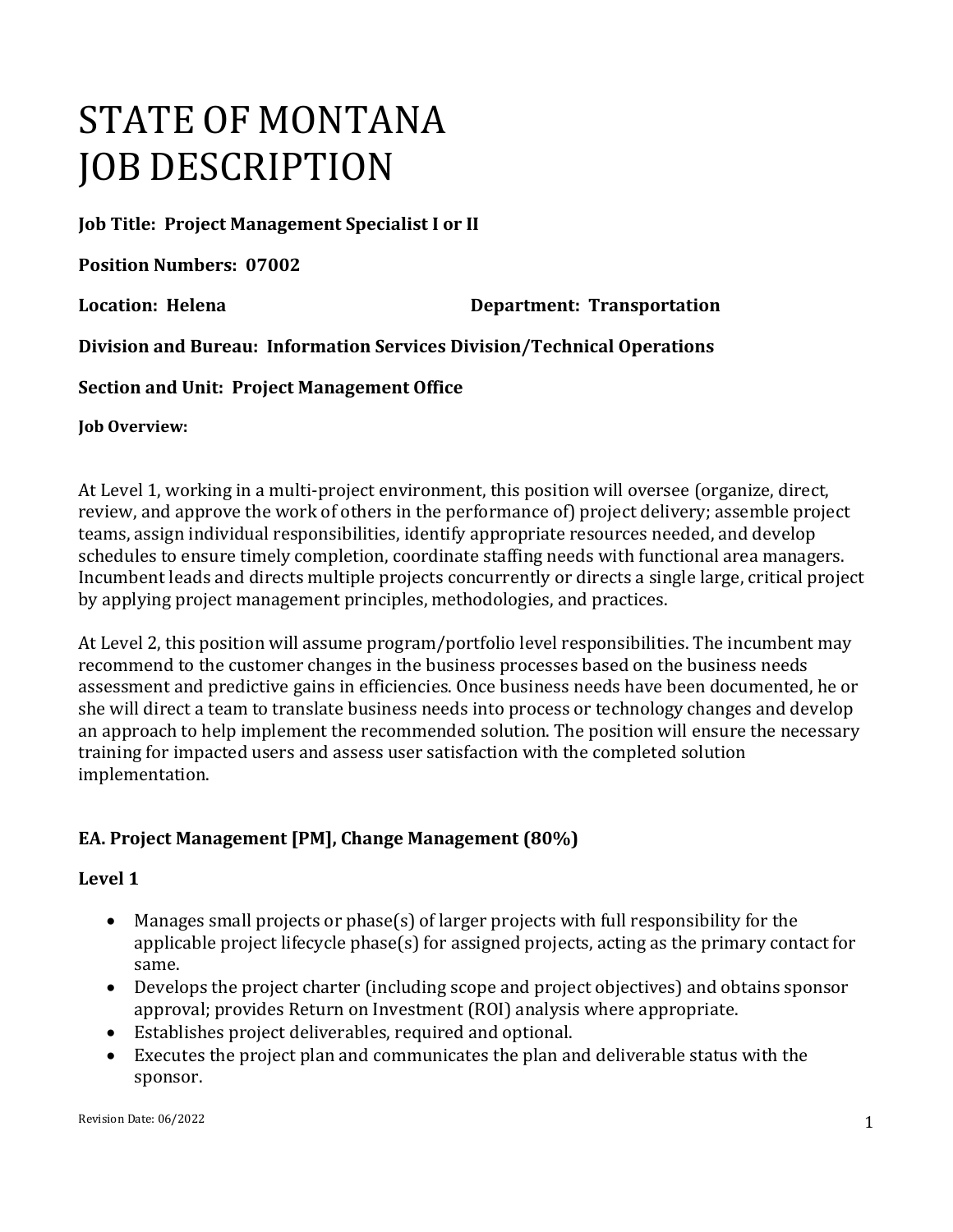- Understands the role and function of each team member and effectively coordinates the activities of the team.
- Produces various project documentation such as a business case, IT Procurement Request, statement of work, work breakdown structure (WBS) and detailed project plan.
- Manages project scope, ensuring clear business understanding; manages any changes to that scope.
- Manages risk. Performs issue resolution and escalation activities.
- Participates in business needs validation with business users.
- Ensures comprehensive testing processes are followed.
- Ensures preliminary training and user acceptance testing (UAT) run smoothly.
- Successfully transitions applications from implementation to operations/service & maintenance.

# **Level 2**

*(In order to advance to level 2, the incumbent must be proficient, fully functional and demonstrate their ability to perform all Level 1 duties)*

- Manages projects ranging from the simple to complex, multiple small projects concurrently or a single larger or more critical effort.
- Develops required project documents to initiative, plan, execute, monitor, control and close a project.
- Tracks requirements to manage change to the product scope throughout the project life cycle.
- Ensures that requirements approved in the requirements documents are delivered at the end of the project.
- Assembles the project team, identifying appropriate resources; works with direct supervisors to define project resource availability and needs.
- Develops a plan for project communication activities based on the information needs of each stakeholder or group.
- Effectively and efficiently engages stakeholders by presenting relevant information in a timely manner.
- Serves as the primary communications resource between project stakeholders and division management.
- Manages the triple constraints of time, cost, and scope for assigned projects.<br>• Monitors project performance using appropriate tools and techniques: recon
- Monitors project performance using appropriate tools and techniques; recommends and performs any required corrective actions.
- Researches, understands, and applies industry best practices.
- Implements and follows a change management process on all projects. Leverages the process to identify, document, select and track changes.
- When producing project documentation (i.e., Business Case, Project Charter, Scope document) the Project Management Specialist considers project impact on existing staff, software, hardware, and networking resources, and on other projects.
- Implements project risk management processes to track and assess the probability and impact of risks.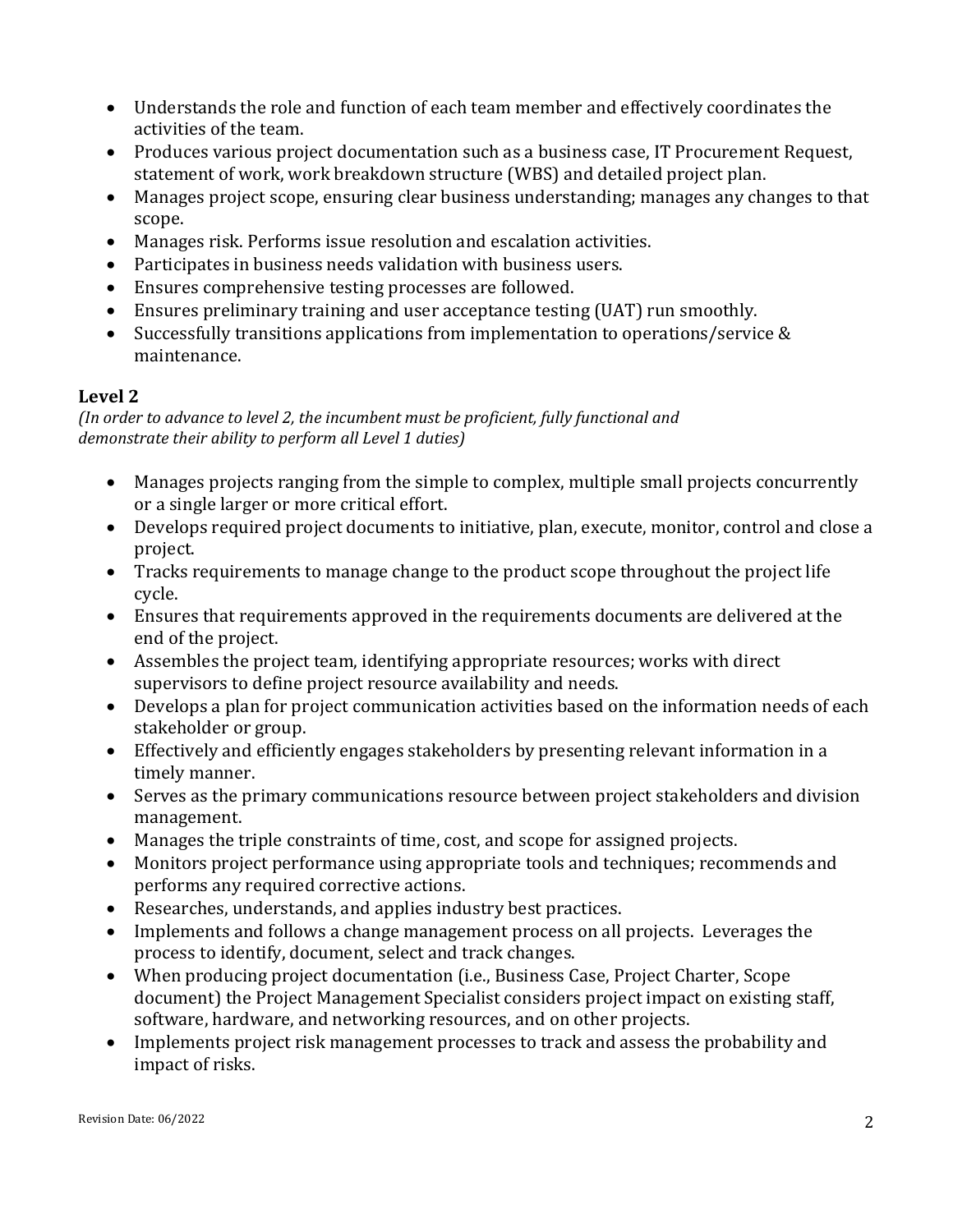- Provides quality assurance to ensure the project is meeting the identified needs, expectations, and requirements of customers and stakeholders.
- Ensures all project efforts comply with applicable state and federal laws, rules, and regulations.
- Tracks project activity and conducts deliverable validation and approval.
- Conducts budget and funding source management activities (e.g., processing invoices, tracking expenditures against completed payment milestones).
- Conducts business research and writes reports to support business decisions.
- Adheres to State Procurement Bureau (SPB) and MDT contract lifecycle management processes, including soliciting, selecting, and participating in contract negotiating activities.
- Manages contracts and contracted staff.

## **B. Mentoring and Team Building (10%)**

#### **Level 1**

• Networking and team motivation

## **Level 2**

*(In order to advance to level 2, the incumbent must be proficient, fully functional and demonstrate their ability to perform all Level 1 duties)*

• Provides guidance and direction to other project managers and/or project leads by using best practices and established methods to isolate and resolve problems.

# **C. Vision (10%)**

## **Level 1**

• Lead the improvement of project management and organizational change management practices through research, understanding and application of industry best practices.

## **Level 2**

*(In order to advance to level 2, the incumbent must be proficient, fully functional and demonstrate their ability to perform all Level 1 duties)*

- Ensure the development and ongoing maintenance of the agency's organizational change management and project management related policies and procedures; influence management to adopt best practices.
- Actively promote Ambassador role by taking the service portion of PMO to a higher level and providing that link to the rest of the agency. I.e.: procurement, ensuring all documentation requirements are met, providing insight to solution and service delivery.
- Assist in MDT IT Portfolio Planning efforts.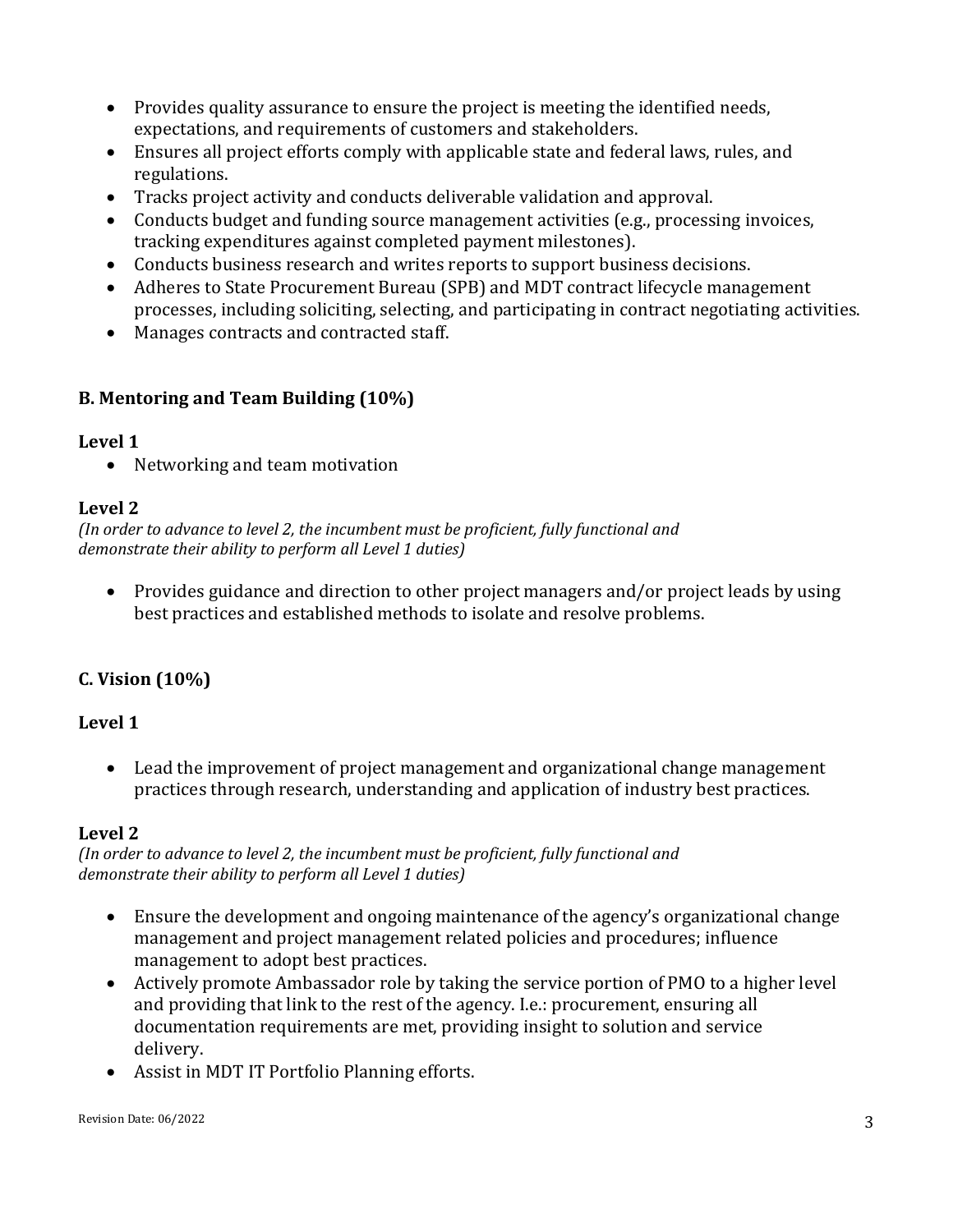# **Major Duties or Responsibilities:**

## **Supervision**

The number of employees supervised is: N/A

The position number for each supervised employee is: N/A

## **Physical and Environmental Demands:**

#### **PHYSICAL**

- Light lifting (less than 10 lbs.)
- Carry light items (papers, books, laptop)
- Remaining seated for extended periods of time, with occasional walking; standing; bending
- Operating a personal computer
- Effective, professional communicating in writing, in person and over the phone
- Limited travel around the Helena area and occasional district or other site visits

#### **COMPETENCIES**

- Mediating conflicts between stakeholders, vendors, and technologists
- Ability to multi-task
- Conduct research
- Comparing data
- Compiling information
- Analyzing inductive and deductive reasoning
- Synthesizing
- Making decisions in a timely manner to ensure projects are not delayed
- Coordinating
- Negotiating
- Influencing
- Instructing
- Dealing with agency business users at all levels
- Dealing with cross-agency users at all levels
- Demands of accuracy in all aspects of work
- Creative problem solving.
- Change Agent/Catalyst
- Relationship builder listening, responsiveness, trust

## **Knowledge, Skills, and Abilities (Behaviors):**

Critical knowledge and skills required for this position:

## **Level 1**

# **Knowledge & Skills**

Revision Date:  $06/2022$   $4$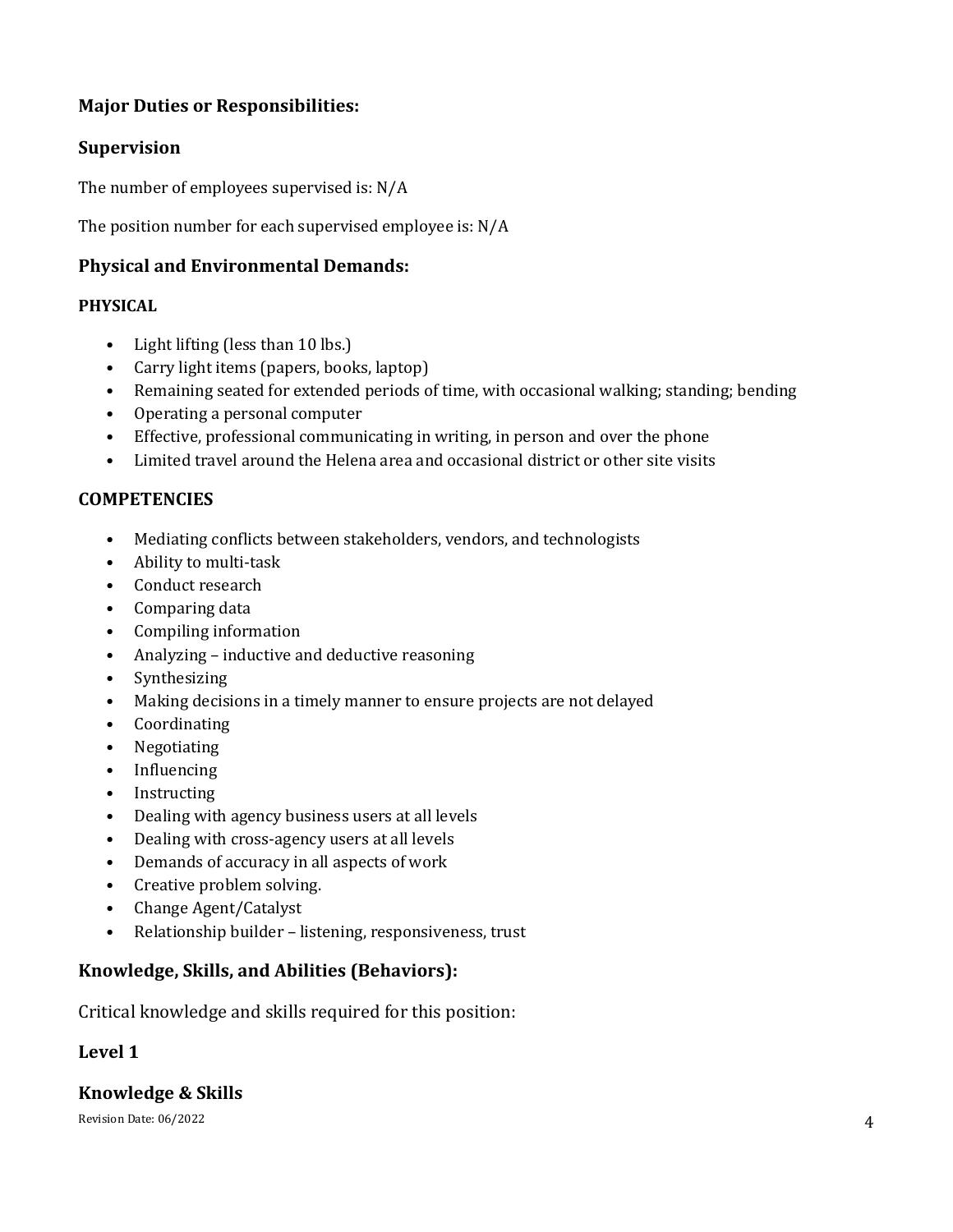Knowledge of project management principles, methodologies, and practices; as well as, project management tools; Ability to lead a project through all phases of project life cycle; Skilled in development of project plans, process flows, and general documentation typically utilizing Microsoft Office Suite; Knowledge of business process analysis techniques, including requirements identification; Skilled in facilitation and meeting management; Ability to communicate technical information in non-technical terms; Effective oral and written communication including understanding, sensitivity, and trust building; Knowledge of Agile Project methodology; Understanding of processes and procedures for contract management and procurement; Awareness of state and federal laws, rules and regulations and their potential impact on projects.

# **Level 2**

*(In order to advance to level 2, the incumbent must be proficient, fully functional and demonstrate their ability to perform all Level 1 duties)*

## **Knowledge & Skills**

Knowledge of the principles and best practices of project management processes, including initiating, planning, executing, monitoring and controlling, and closing; Establishing and maintaining interpersonal relationships, internal and external, to MDT; Coordination of efforts across divisions; Advanced skills in stakeholder management, facilitation, team building, and meeting management; Understanding of business process analysis techniques and business process improvement methods; Ability to effectively lead cross-functional teams; Ability to identify and champion potential improvements to MDT Project Management Office processes; Knowledge of MDT Procurement, State Procurement Bureau (SPB) and State ISD (SITSD) processes and procedures.

# **Minimum Qualifications (Education and Experience):**

The required knowledge and skills are typically acquired through a combination of education and experience equivalent to bachelor's degree.

Other specific experience:

# **Level 1**

Four (4) years of project management and/or business analysis experience, of which at least one (1) year in the IT industry.

Alternative qualifications include: Any combination of additional related work experience and education equivalent to the minimum qualifications.

# **Level 2**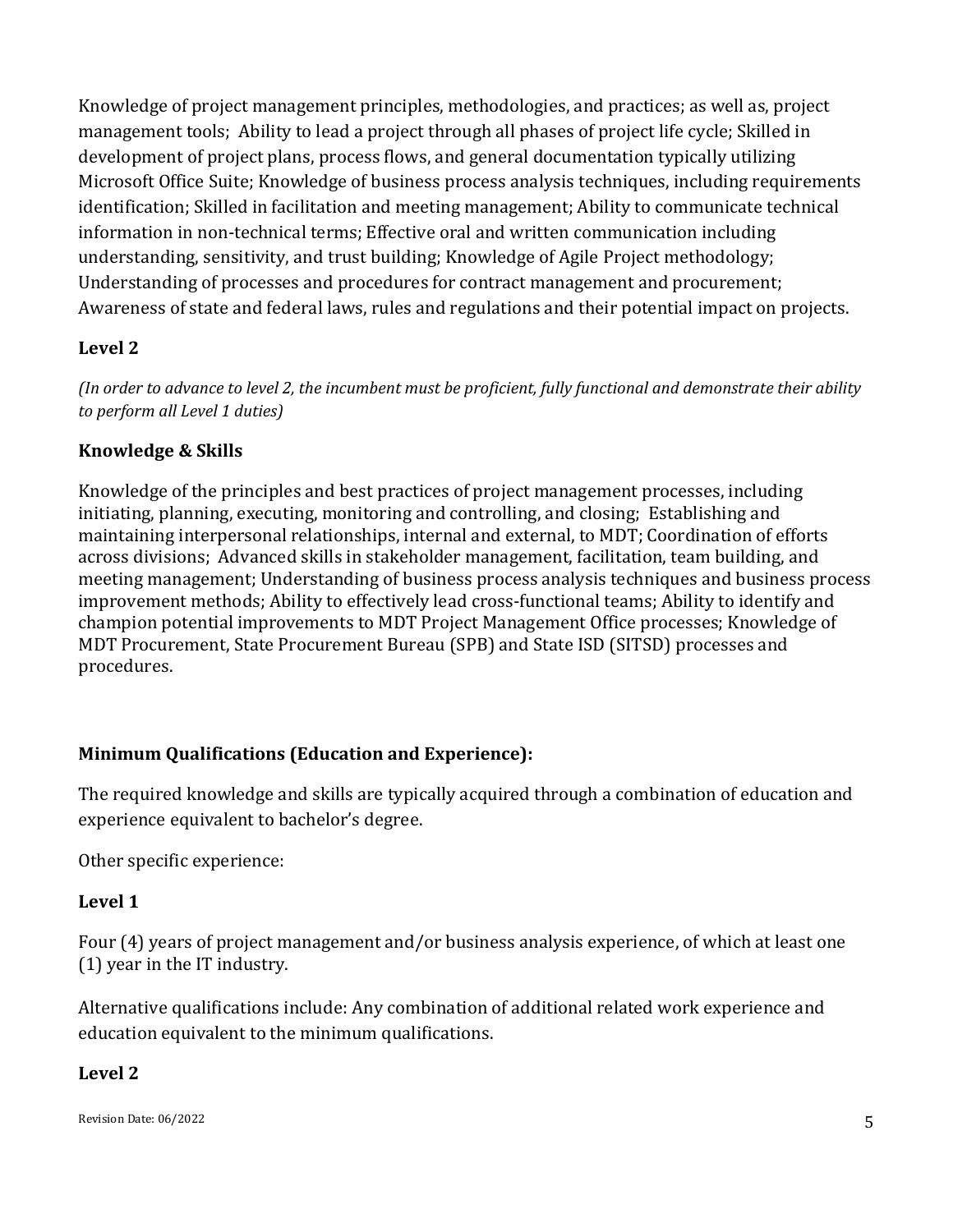Six (6) years of project management and/or business analysis experience, of which at least three (3) years in the IT industry.

Alternative qualifications include: Any combination of additional related work experience and education equivalent to the minimum qualifications.

## **Preferred Requirements:**

Experience in Organizational Change Management (OCM) are preferred. As a Change Manager, this person will act as a coach for senior leaders and executives in helping them fulfill the role of change sponsor. The Change Manager may also provide direct support and coaching to all levels of managers and supervisors as they help their direct reports through transitions. This person will also support project teams in integrating change management activities into their project plans.

## **Special Requirements:**

*List any other special required information for this position*

|             | Fingerprint check | Valid driver's license         |
|-------------|-------------------|--------------------------------|
| $\boxtimes$ | Background check  | Other; Describe                |
|             | 035 Union Code    | <b>Safety Responsibilities</b> |

The specific statements shown in each section of this description are not intended to be all inclusive. They represent typical elements and criteria considered necessary to perform the job successfully.

## **Signatures**

My signature below indicates the statements in the job description are accurate and complete.

| <b>Immediate Supervisor</b>                                         | <b>Title</b> | Date |  |  |  |
|---------------------------------------------------------------------|--------------|------|--|--|--|
| <b>Administrative Review</b>                                        | Title        | Date |  |  |  |
| My signature below indicates that I have read this job description. |              |      |  |  |  |

**Employee Title Date**